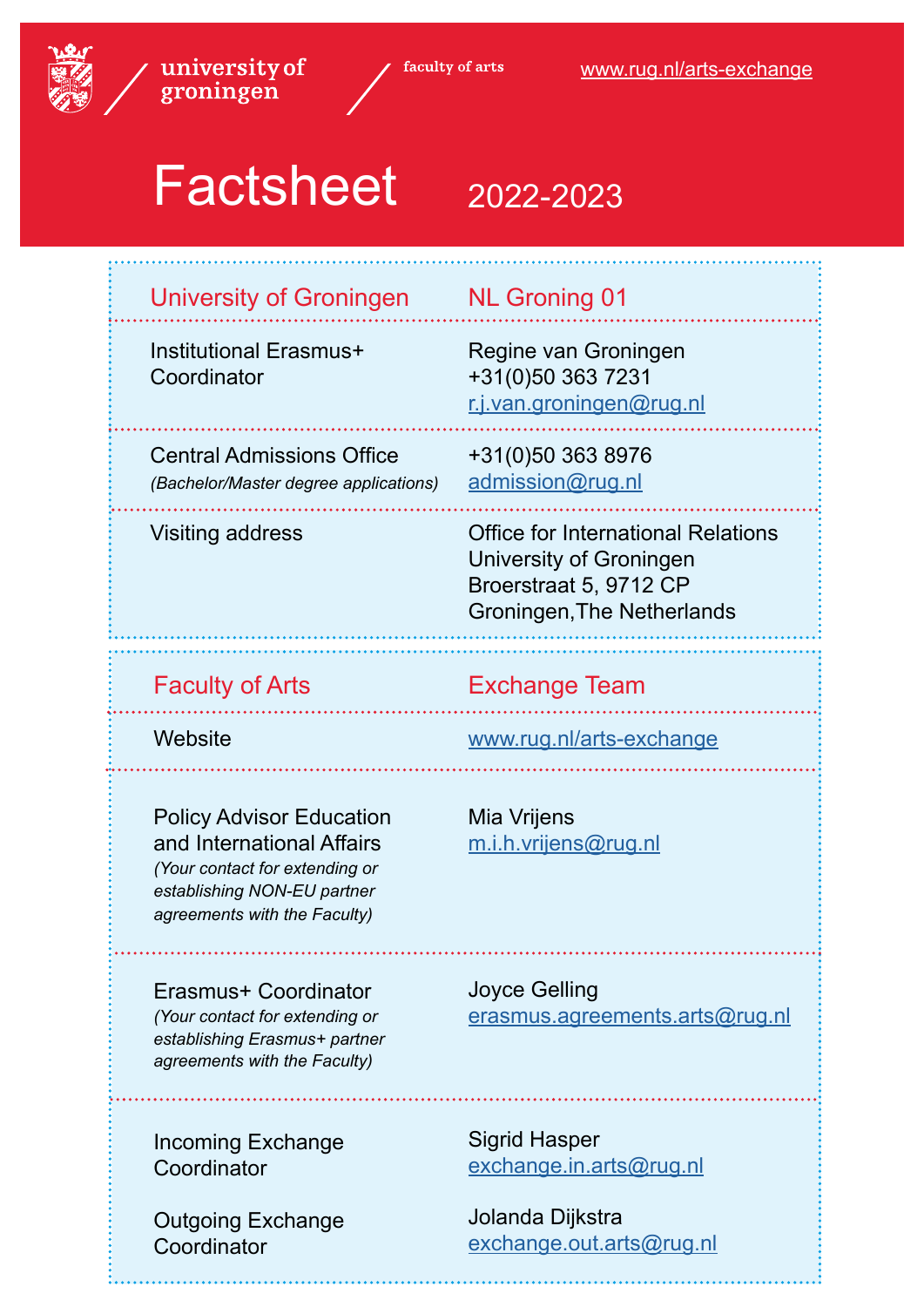## Faculty of Arts - Harmonie building



### Exchange Assistants

Frank van den Berg, Stijn van Hussen, Jennieke Oordt & Rutger Renkema

Student Counsellor

Jolanda Dijkstra [int.studyadvice.let@rug.nl](mailto:int.studyadvice.let%40rug.nl%20?subject=)

Emma van Sloten

Enrolment Officer

[exchange.in.arts@rug.nl](mailto:exchange.in.arts%40rug.nl?subject=)

Visiting address

Office for Student Affairs University of Groningen, Faculty of Arts, Oude Kijk in 't Jatstraat 26, 9712 EK Groningen The Netherlands

Postal address

Office for Student Affairs University of Groningen, Faculty of Arts, P.O. Box 716 9700 AS Groningen, The Netherlands

Phone number

+31(0)50 363 6050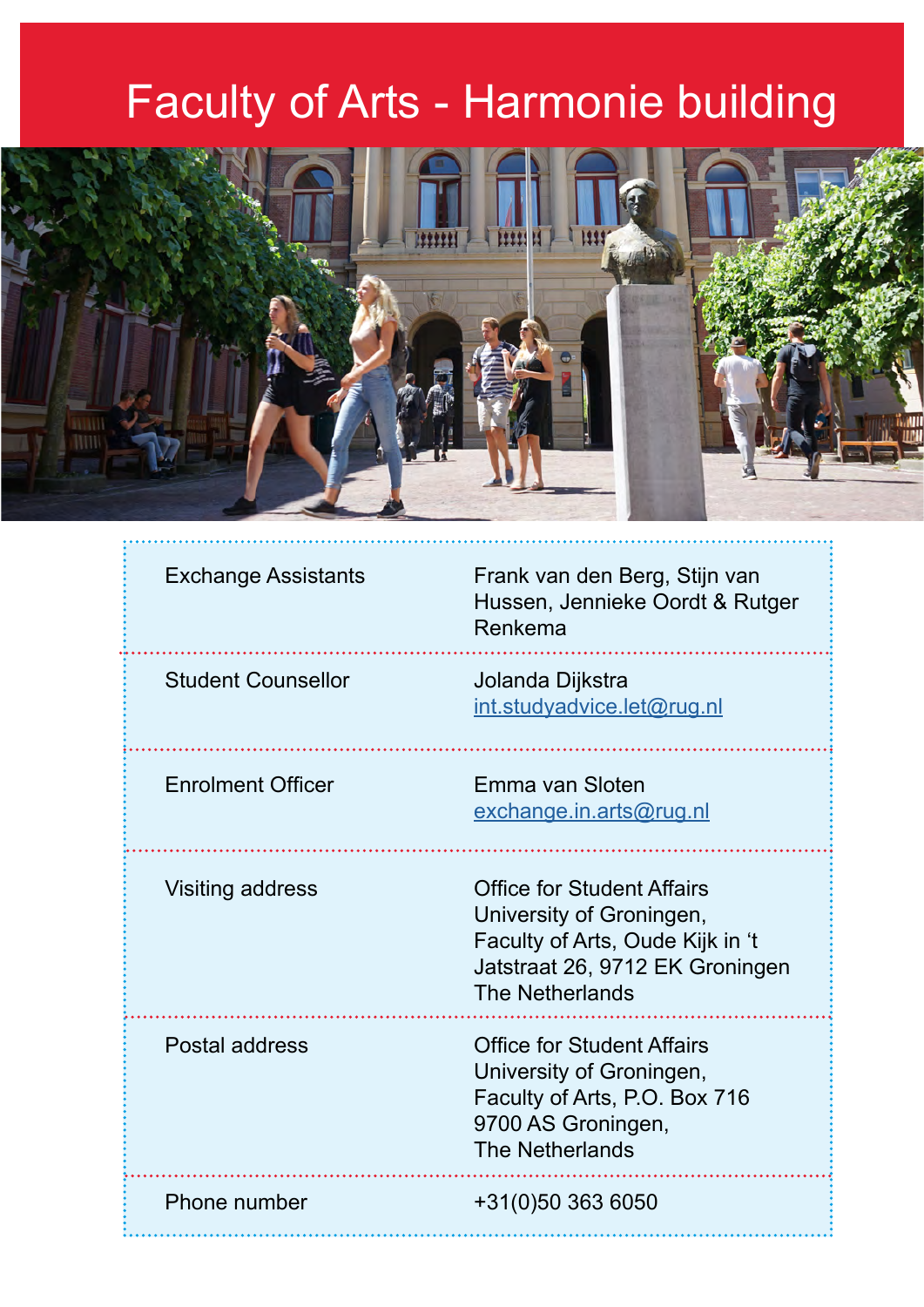### Requirements exchange students

<span id="page-2-0"></span>

### **Level of studies**

To be able to study successfully at the Faculty of Arts, students should at least be in their second year of study and have a minimum of 60 ECTS or the equivalent on the moment of applying.

### **English**

Students should have a level of English Proficiency of at least:

- CEFR B2/C1 or
- IELTS 6,5 or (with a minimum of 6.0 for each section) or
- TOEFL iBT 92 (with a minimum of 21 for each section) or
- Cambridge C1 Advanced

### **Master courses**

Students who want to enroll in Master courses taught by the departments of Linguistics, Journalism, and American Studies must have a level of proficiency of:

- CEFR C1 or
- TOEFL 100 (minimum of 25 for writing skills) or
- IELTS 7 (minimum of 6.5 for each section) or
- Cambridge C1 Advanced.

For Master courses at the department of English the requirements are:

- CEFR C1 or
- TOEFL 110 (minimum of 25 for writing skills) or
- IELTS 8 (minimum of 7.5 for each section) or
- Cambridge C1 Advanced

### **Other languages**

If students wish to enroll in courses not taught in English but in another language that is not their mother tongue, they need to send a certificate or statement from the language instructor at the home university indicating their (CEFR) level of proficiency in that language. If students wish to enroll in courses taught in Dutch, their level needs to be at least CEFR B2/C1.

Most proficiency courses in other languages are sadly not open to exchange students, but the enrolment officer can try to place you. Keep in mind that placement is not guaranteed.

[How to inform us about](https://www.rug.nl/let/studeren-bij-ons/exchange/who-can-apply)  [the level of English?](https://www.rug.nl/let/studeren-bij-ons/exchange/who-can-apply)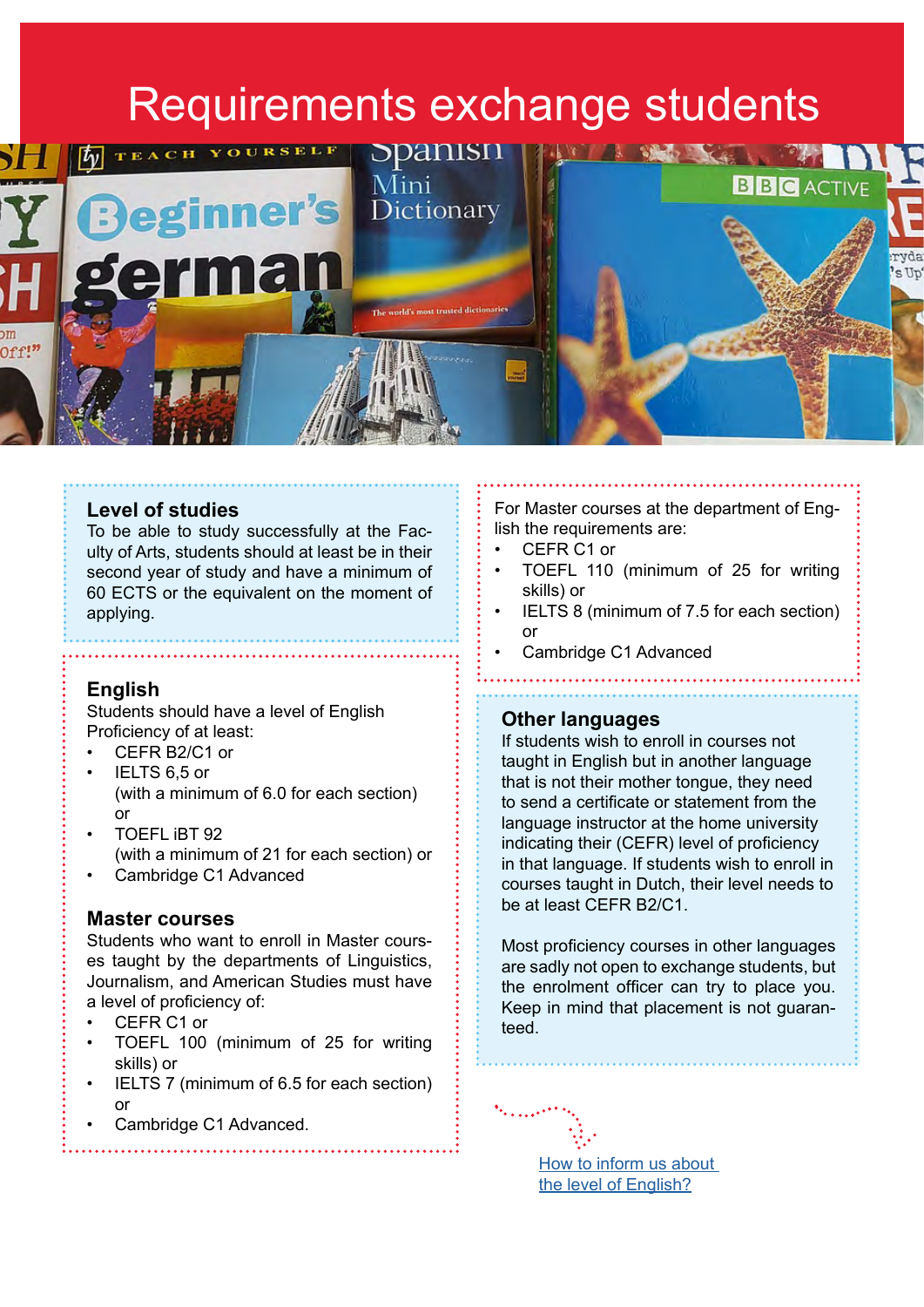## Exchange application procedure



| 1. Nomination                                                                                                                                                                                                                                                                                                                                                                                                                                                                                                                                                                                          | Nominate your student before the nomination dead-<br>line through Mobility Online (include name, email ad-<br>dress, field of study, level during exchange and period |
|--------------------------------------------------------------------------------------------------------------------------------------------------------------------------------------------------------------------------------------------------------------------------------------------------------------------------------------------------------------------------------------------------------------------------------------------------------------------------------------------------------------------------------------------------------------------------------------------------------|-----------------------------------------------------------------------------------------------------------------------------------------------------------------------|
|                                                                                                                                                                                                                                                                                                                                                                                                                                                                                                                                                                                                        | of exchange);                                                                                                                                                         |
| 2. Provisional acceptance                                                                                                                                                                                                                                                                                                                                                                                                                                                                                                                                                                              | Student receives information from the Office for Stu-<br>dent Affairs of the Faculty of Arts on how to apply for<br>accommodation, dates and other practical matters; |
| 3. Application procedure                                                                                                                                                                                                                                                                                                                                                                                                                                                                                                                                                                               | Student applies in <b>Mobility Online</b> ;                                                                                                                           |
| 4. Letter of invitation                                                                                                                                                                                                                                                                                                                                                                                                                                                                                                                                                                                | Student downloads the 'Letter of invitation' in Mobility<br>Online and will be registered as student at the Univer-<br>sity of Groningen;                             |
| 5. Visa application                                                                                                                                                                                                                                                                                                                                                                                                                                                                                                                                                                                    | If applicable, student applies for visa: a mvv (long-<br>term multiple entry visa) and/or residence permit                                                            |
| <b>6. Course selection</b><br>assessment                                                                                                                                                                                                                                                                                                                                                                                                                                                                                                                                                               | The enrolment officer contacts the student about<br>admission to courses. The Office for Student Affairs<br>takes care of all course enrolments.                      |
| The required documents to upload in the Mobilty Online application are:<br>For all exchange students:<br>Official academic transcript, in English, showing credits and grades so far;<br>English language certificate (see Language requirements);<br>Motivation letter in English (300 words);<br>Copy of passport or EU identity card (valid on the start date of exchange);<br>Study Skills overview* (provided by University of Groningen);<br>If applicable:<br>Language test results for other languages*;<br>Copy of bachelor's degree*.<br>* upload under 'other documents' in Mobility Online |                                                                                                                                                                       |
|                                                                                                                                                                                                                                                                                                                                                                                                                                                                                                                                                                                                        |                                                                                                                                                                       |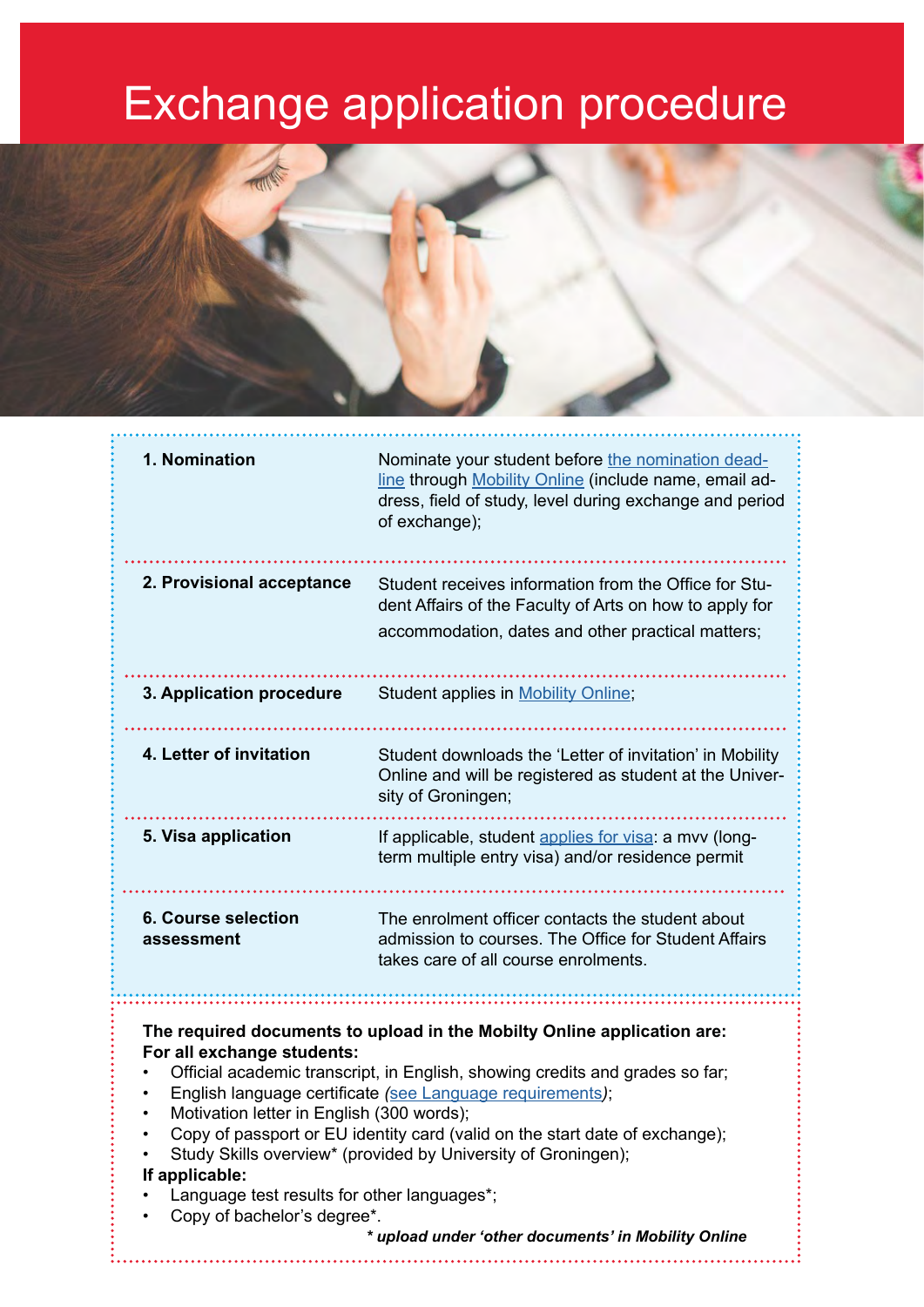### **Deadlines**

<span id="page-4-0"></span>

### **Nomination deadlines**

### **for starting in September:**

- **• 1 May** for students from Australia, Canada, EU/EEA countries, Japan, Monaco, New Zealand, Vatican City, United States of America, South Korea
- **• 15 April** for students from all other nationalities

### **for starting in February:**

- **• 1 October** for students from Australia, Canada, EU/EEA countries, Japan, Monaco, New Zealand, Vatican City, United States of America, South Korea
- **• 15 September** for students from all other nationalities

### **Application deadlines**

### **for starting in September:**

- **• 1 June** for students from Australia, Canada, EU/EEA countries, Japan, Monaco, New Zealand, Vatican City, United States of America, South Korea
- **• 1 May** for students from all other nationalities

### **for starting in February:**

- **• 1 November** for students from Australia, Canada, EU/EEA countries, Japan, Monaco, New Zealand, Vatican City, United States of America, South Korea
- **• 1 October** for students from all other nationalities

*Please note: if an exchange is cancelled after nomination, please inform us of this cancellation as soon as possible, to avoid unnecessary email communication.*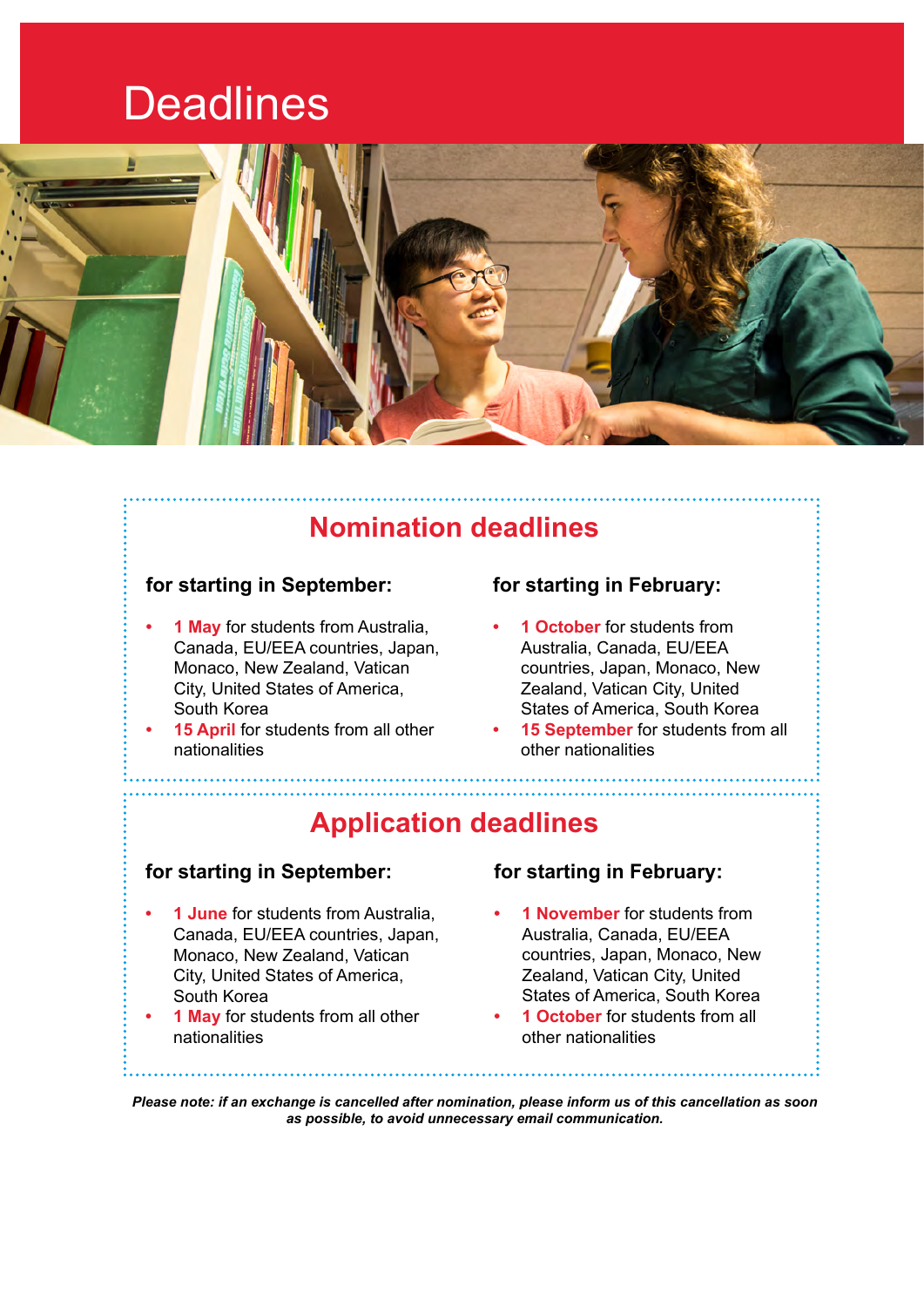### Courses & Student Housing



### **Courses**

On our [website](http://www.rug.nl/let/what-can-i-study) you can find the courses that are open to exchange students. The courses are listed by semester and by level:

- *• Introductory* means that there are no specific entry requirements, no previous knowledge in that field of study is required.
- *• Intermediate* means that students need basic knowledge in that field of study. This must be supported by the student's transcript of records.
- *• Advanced* means that students can only be admitted to the course if their degree programme or major is in that field of study.
- *• MA/master* means that students need a Bachelor's degree in that field of study. Students cannot apply unless they have a BA in the relevant field of study. The enrolment officer will always discuss the student's admittance with the department..

### **Registration for courses**

Students cannot register themselves for courses, they will be registered by the Office for Student Affairs after assessment of their file and course selection.

### **Student Housing**

The University of Groningen is located in various parts of the city and is not a campus university. Students have to find their own accommodation, but the housing situation in Groningen can be difficult for international students.

The University of Groningen has reserved accommodation with SSH. SSH offers basic furnished rooms in international student houses. The website of SSH contains more detailed information about the types of accommodation on offer, the rental conditions, and the procedure: [www.sshxl.nl/en](http://www.sshxl.nl/en). Have a look at the website [At home in Groningen](https://www.athomeingroningen.com/) as well.